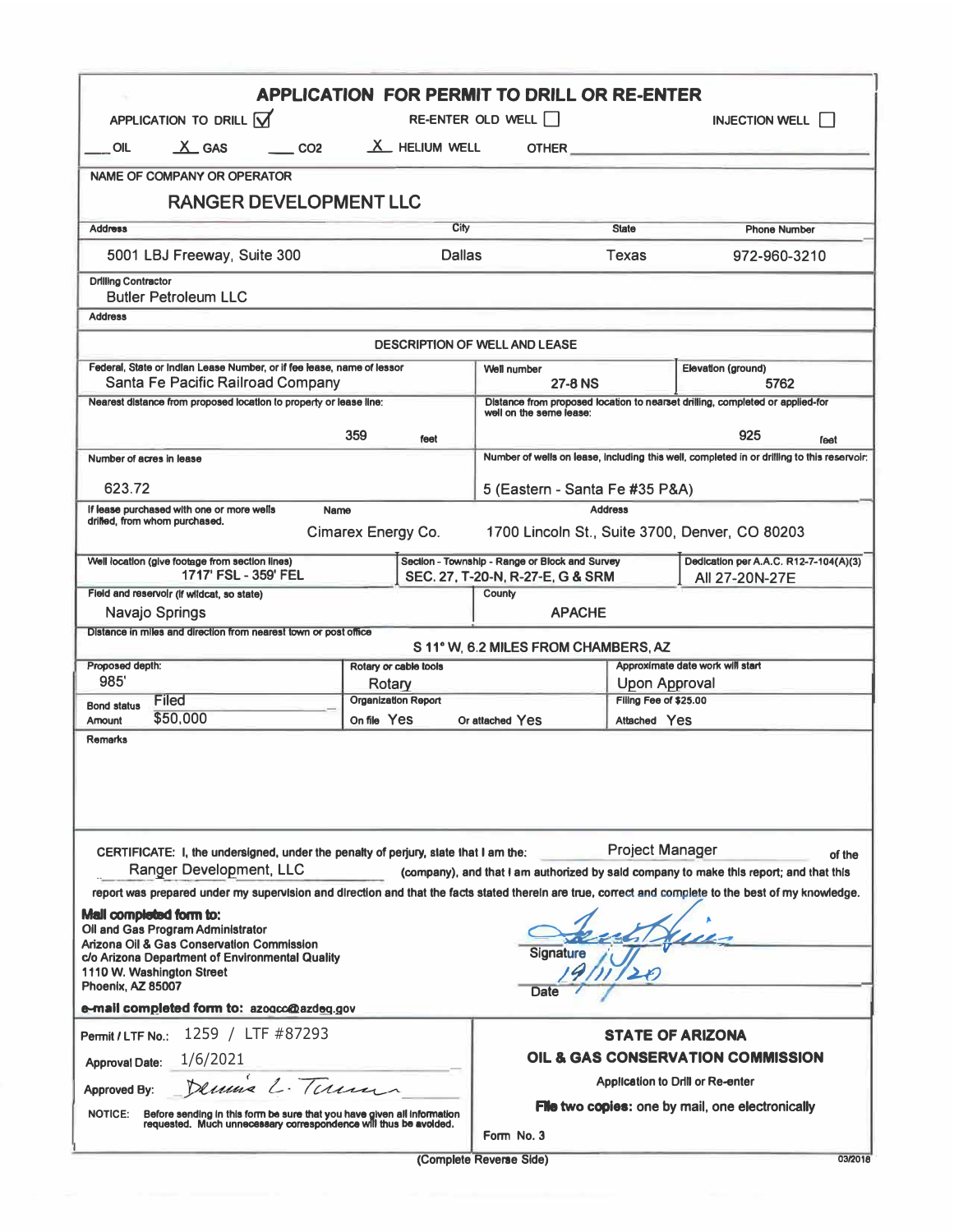- 1. Operator shall outline on the plat the acreage dedicated to the well in compliance with A.A.C. R12-7-107.
- 2. A registered surveyor shall show on the plat the location of the well and certify this information in the space provided.
- 3. ALL DISTANCES SHOWN ON THE PLAT MUST BE FROM THE OUTER BOUNDARIES OF THE SECTION.
- $YES \times NO$ 4. Is the operator the only owner in the dedicated acreage outlined on the plat below?
- 5. If the answer to question four is no, have the interests of all owners been consolidated by communitization agreement or otherwise? **YES NO** If answer is yes, give type of consolidation
- 6. If the answer to question four is no, list all the owners and their respective interests below:



| <b>Size of Casing</b> | Weight | Grade & Type | Top | <b>Bottom</b> | <b>Cementing Depths</b> | <b>Sacks Cement</b> | Type        |
|-----------------------|--------|--------------|-----|---------------|-------------------------|---------------------|-------------|
| 10.75"                | 32.75# | J55          | GL  | 60'           | $GL-60'$                | 10                  | Prem. Light |
| 7.00"                 | 20.00# | J55          | GL  | 790'          | GL-790'                 | 175                 | Prem. Light |
| 4.50"                 | 10.50# | J55          | GL  | 985'          | GL-985'                 | 90                  | Prem. Light |